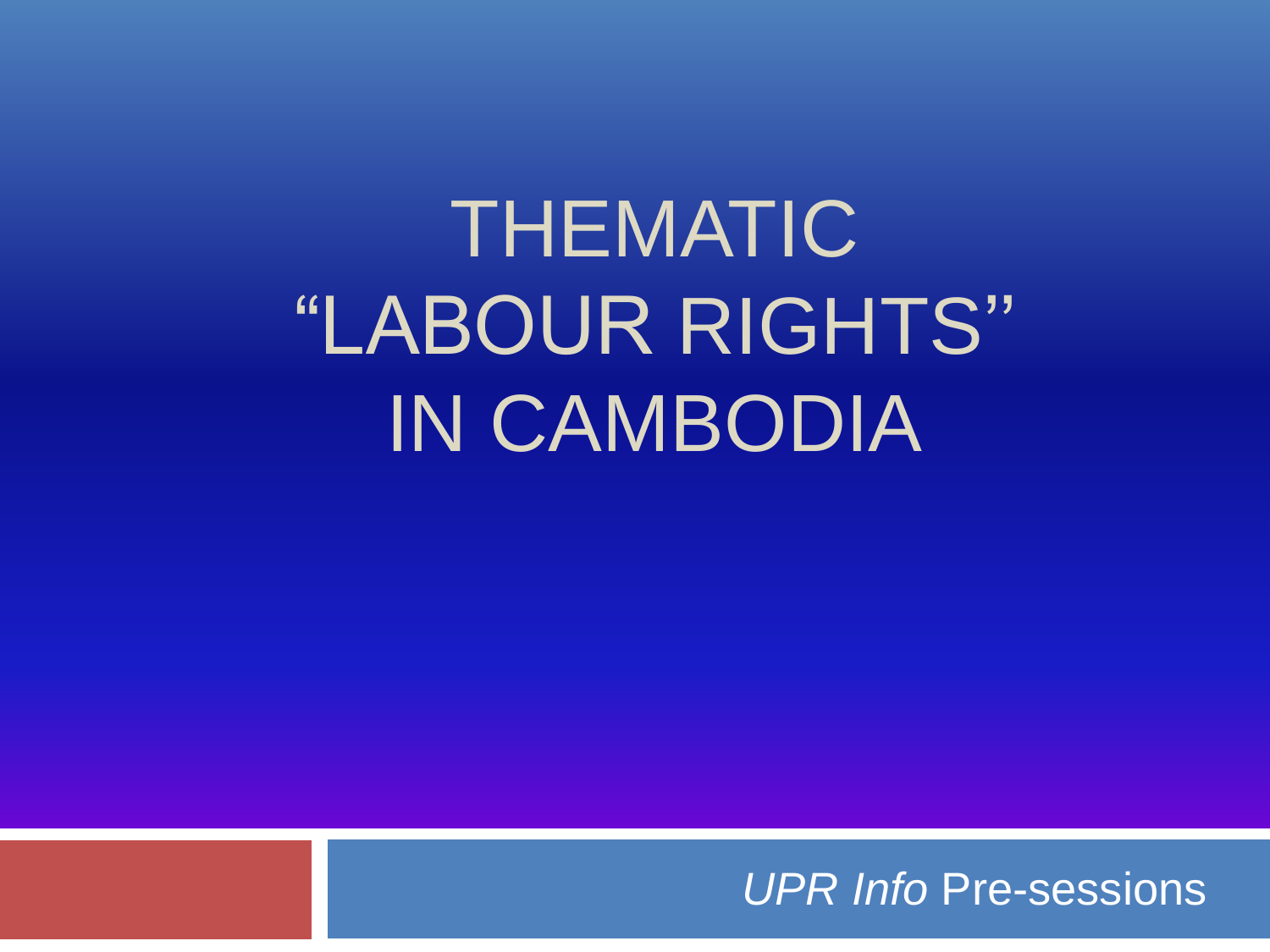**Trade union coalitions, associations, and trade union support group organizations involved in report on labor rights in Cambodia.**

- **□** Independent Democracy of Informal Economy Association (IDEA)
- □ Transparency International Cambodia (TI)
- □ Cambodian Youth Network (CYN)
- □ Cambodian Food and Service Workers Federation (CFSWF)
- □ The Cambodian Confederation Unions (CCU)
- □ Cambodian Labor Confederation (CLC)
- □ Center for Alliance of Labor and Human Rights (CENTRAL)
- □ Coalition of Cambodian Farmer Community Association (CCFC)
- □ Legal Support for Children and Women (LSCW)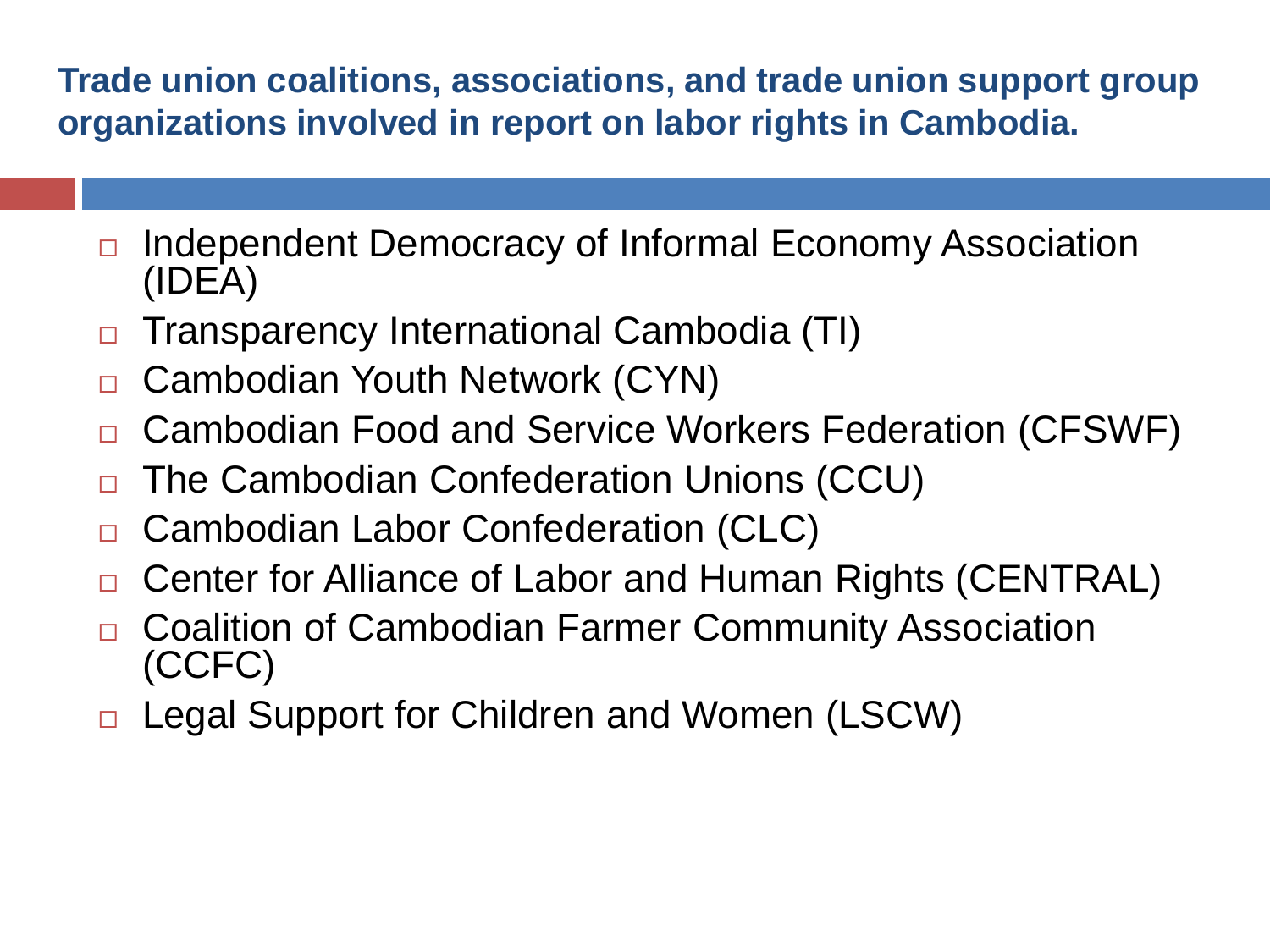## **KEY RECOMMENDATIONS FROM SECOND CYCLES**

- ➢ **Take all necessary measures to ensure that the trade union rights of workers in Cambodia are fully respected and that trade unionists are able to exercise their activities in a climate free of intimidation and risk to their personal security and their lives. (United States)**
- ➢ **Take actions to ensure that Cambodian legislation enables all political parties, labour unions and other civil society groups to exercise their rights to freedom of expression, association and peaceful assembly, and that peaceful demonstrations can occur safely and without fear of intimidation or excessive use of force on the part of the Cambodian authorities.** (Canada)
- ➢ **Strengthen its policies to improve labour standards for all workers and continue its efforts in reducing child labour. (Spain)**
- ➢ **Establish labour courts in an effort to guarantee respect for worker rights and to provide legal and efficient solutions to labour disputes, and revise the law on trade unions. (United States)**
- ➢ **Publicly speak out on reported cases of intimidation and violence - including murder - of trade unionists, the staff of non-governmental organizations and journalists and to ensure effective investigations and accountability for perpetrators. (Austria)**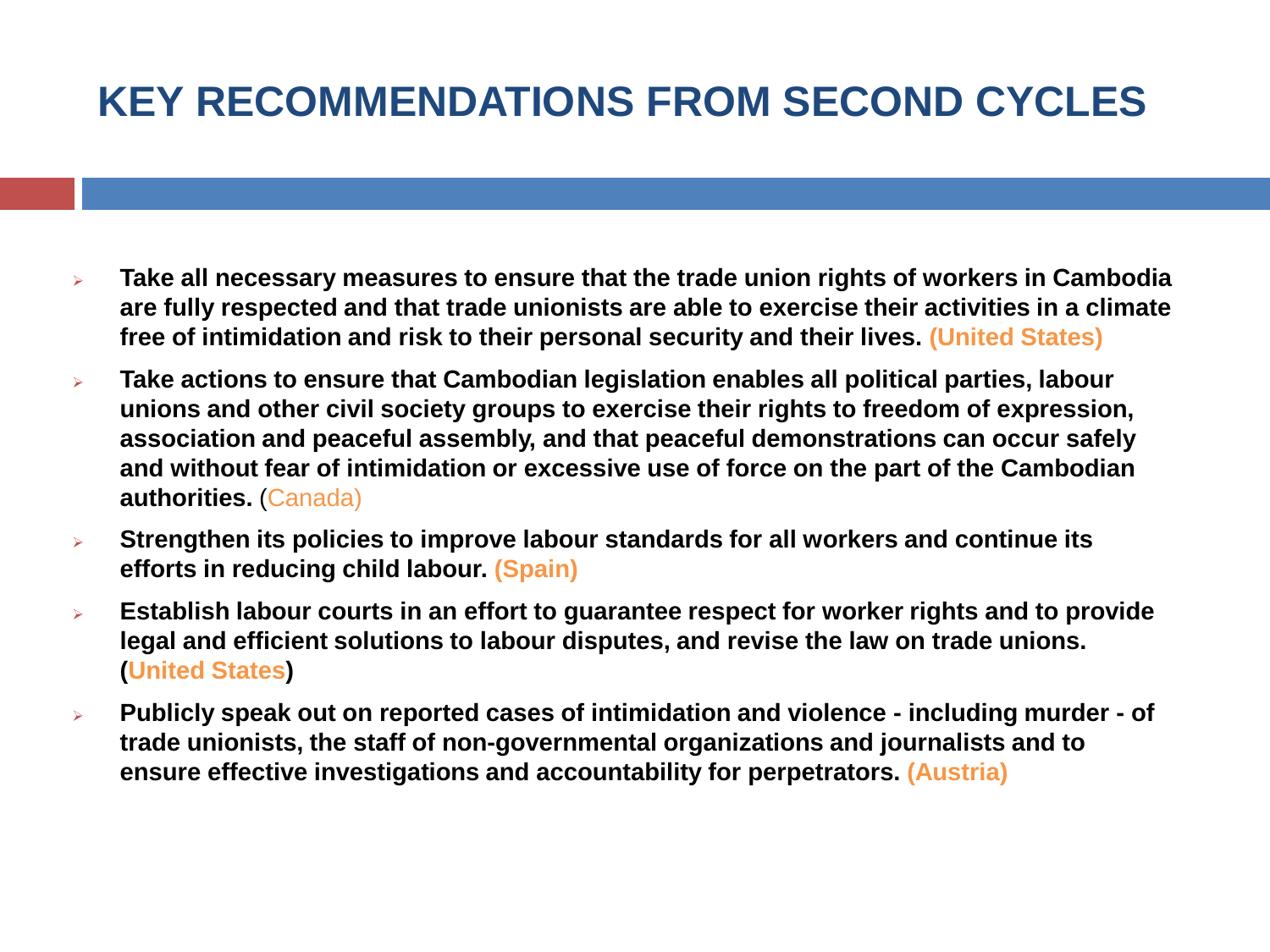## Situation in Country

- □ Trade Union Law TUL, adopted in May (2016)
- $\Box$  Law on the political party adopted in 2017
- □ Law on Association and Non-Government Organizations (LANGO) adopted in 2015
- □ The Minimum Wage Law, adopted in June (2018)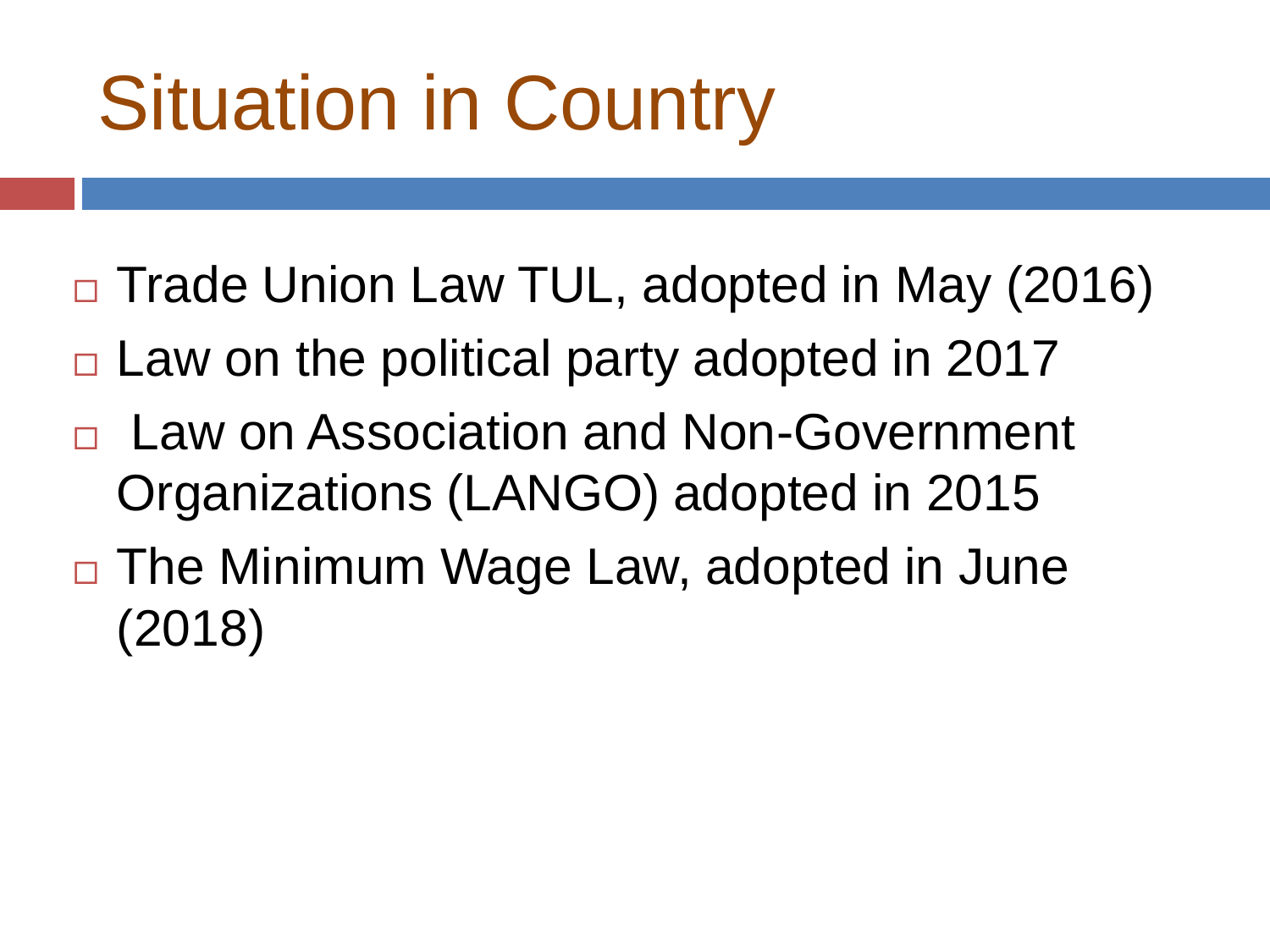## Situation in Country

- □ Draft law on dispute resolution procedure (dropped in 2017).
- □ The Minimum Wage Law, adopted in June (2018).
- □ National policy framework on extending national social protection coverage for formal and informal workers, particularly for female workers.
- □ Tripartite MW Negotiation held annually for Ready Made Garment RMG since (2013).